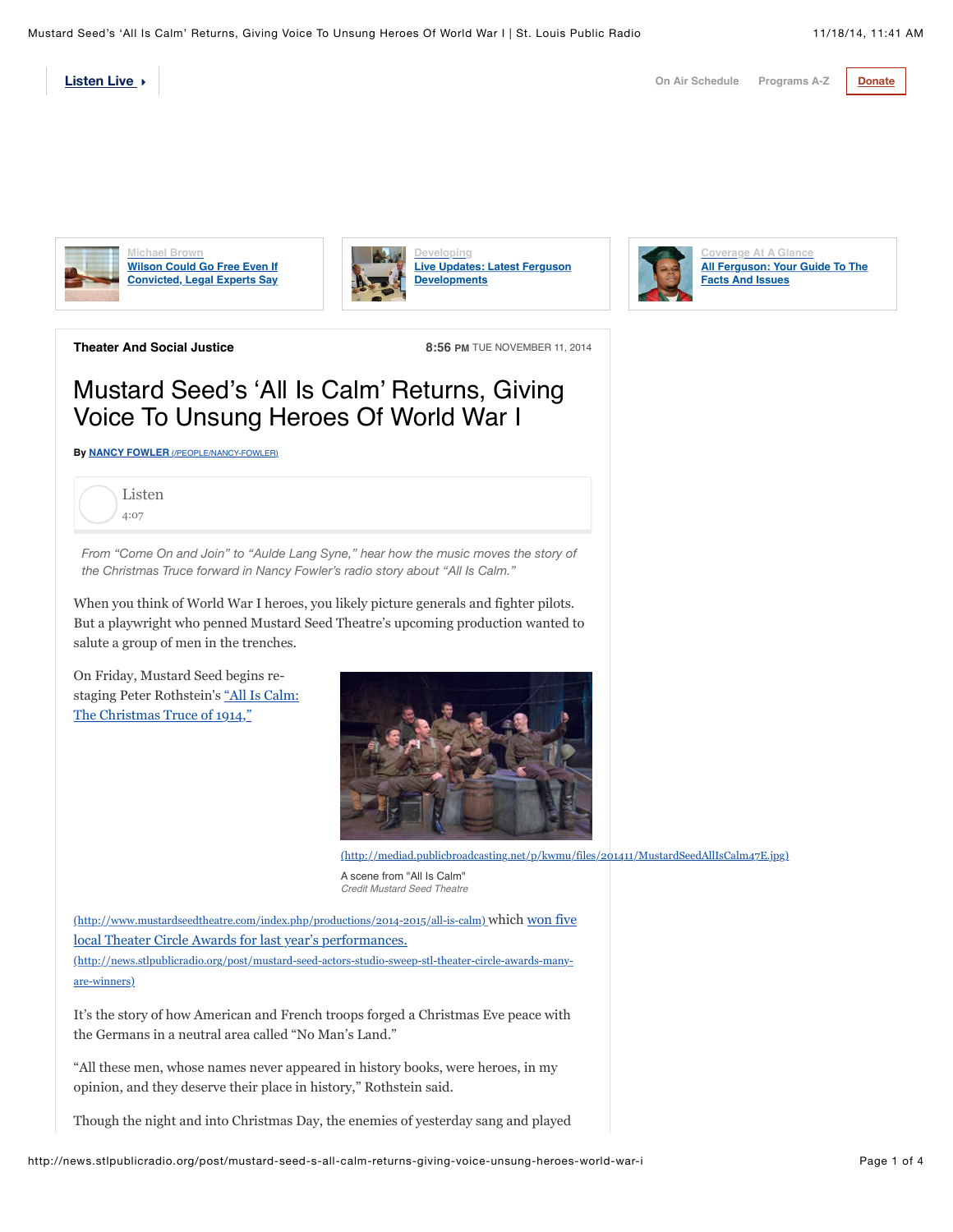soccer, and even buried their dead, together. The camaraderie fell apart only after they were ordered to resume fighting.



(http://mediad.publicbroadcasting.net/p/kwmu/files/2 MSullivan.JPG)

Actual memorabilia from the 1914 Christmas Truce, from In Flanders Field Museum, Ypres, Belgium *Credit Michael Sullivan*

according to Rothstein.

"The power of this story is that the men in the lowest of the ranks took peace into their own hands," Rothstein said. "It's much more often courageous to create peace than to create war."

The story underscores the ability of just one person to make a difference. In his research, Rothstein found a German soldier began the songfest, originating as a musical taunt from the trenches. The

Allied troops followed suit and soon they were all celebrating Christmas Eve.

It's a tale with lessons for today,

"As citizens in 2014, it's very easy to see ourselves powerless in the face of local conflict but there are human beings making decisions on all fronts," Rothstein said.

## **A Bond Cemented by Music**

It's unusual, now and historically, for enemies to collaborate.

But it's common knowledge that soldiers fighting for the same side often feel like family. For Vietnam War veteran Charles Smith of University City, that extends to those who've served in all wars.

"There's a special bond I feel toward my brothers and sisters who are veterans. We truly do try to take care of each other," Smith said.

Just by playing soldiers, the "All Is Calm" actors also formed a kind of brotherhood. All 10 of them re-upped for the 2014 productions.

"I didn't imagine we'd be able to get the entire cast back so that's pretty amazing," artistic director Deanna Jent said.

Antonio Rodriguez returned from to St. Louis from Chicago to do the show.

"When I found out this was happening, I was like, 'I have to come back,'"



[\(http://mediad.publicbroadcasting.net/p/kwmu/files/201411/CharlesSmith2.jpg\)](http://mediad.publicbroadcasting.net/p/kwmu/files/201411/CharlesSmith2.jpg)

Specialist Charles Smith (center, with yellow envelope) during his 1970-1971 Vietnam tour *Credit Charles Smith*

Rodriguez said. "There aren't that many a capella shows out there so being able to perform without accompaniment is really special."

"All Is Calm" was supposed to be a swan song for actor Christopher Hickey.

"I was getting ready to leave acting when I did this last year and it was probably the